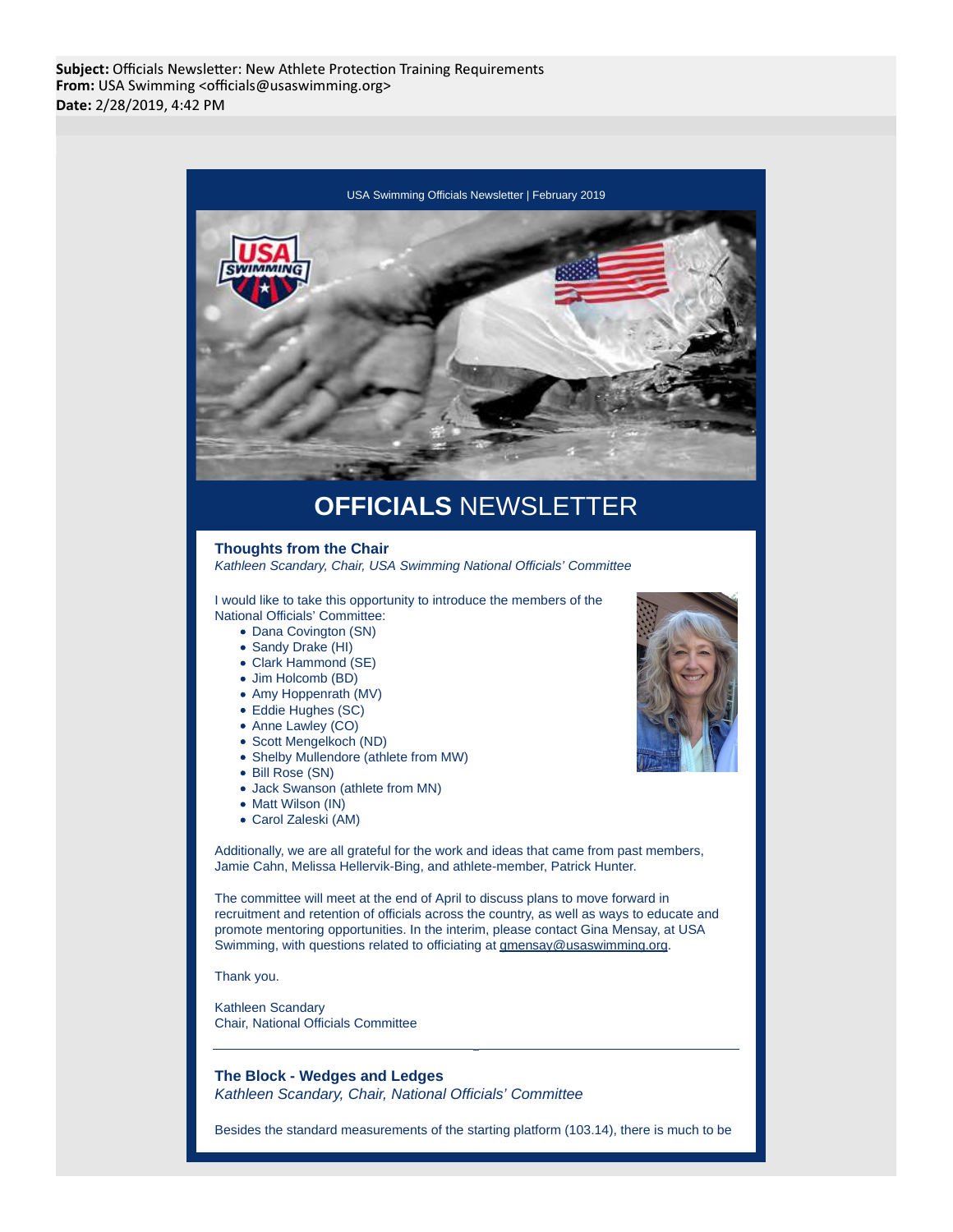said about what an athlete is permitted or required to do in order to have a legal start from this piece of equipment, should it be used at all.

The forward start from the block is performed with at least one foot at the front of the platform as the swimmer assumes the starting position. The non-slip surface may be covered with a single layer towel should it become slippery from wear, or if the temperature rises to a level that is uncomfortable or even unsafe for bare skin. Some blocks might have hand grips along the sides to assist in the launch. The wedge, or fin as it is sometimes called, has become common-place since the FINA decision allowing its addition to the block a decade ago. It is important to note that an athlete is not permitted to stand with both feet on the apex of the wedge for any start.

All starting platforms are equipped with starting grips for in-the-water backstroke starts, the front of which are both parallel to and flush with the face of the end wall (103.14.4). Other grips that may be part of the platform structure are not allowed to be used for the backstroke start.

Backstroke ledges have provided swimmers the security of having a non-slip start. This may require some getting used to for the developmental swimmer as well as patience from the starter-deck referee team. There are retractable ledges and those that hang passively from the block. The apparatus must conform to specifications stated in the rulebook (103.15) and the athlete must have the toes of both feet in contact with the wall or the touchpad. You may be asked to place and remove the backstroke ledge at a meet, but the swimmer will make the adjustments for their optimum start.

## **Athlete Protection Training – New Requirements**

Hopefully you received the email message that was sent in late January with the new changes from the US Center for Safe Sport to the Athlete Protection Training program. In case you missed it, here are some highlights:

- Training must be completed annually. Current expiration dates will be honored, but going forward, you will need to do the training every year.
- New members and first-time renewals will complete the Core Training courses provided by the US Center for Safe Sport (the Center). Thereafter, every nonathlete member will take the Center's refresher course and a USA Swimming elective course in order to maintain certification.
- Your expiration date will correspond to when you take the training. So if you renew your APT on February 1, 2019, your expiration date will be February 1, 2020.
- The access to the training remains unchanged. You must have a member record (either official or apprentice official) on file and you access the training using your First and Last Name and DOB. The portal is still located at www.usaswimming.org/APT.
- Any questions on athlete protection training (including technical issues in accessing the courses or completed training not appearing on your member record) should be addressed to learn@usaswimming.org.

## **Officials' Excellence Award February 2019**

Bill Fieger - Multi-level Official

Bill Fieger has distinguished himself over an extraordinary officiating career supporting all aspects of amateur (USAS and its predecessors), YMCA, high school, college and Special Olympic swimming. Bill's extraordinary dedication to the sport of swimming began as an apprentice when he was 19. Over the nearly six decades since, Bill has mentored hundreds and hundreds of officials, and taken on leadership roles by running championship meets, organized officials across high school and college seasons, and more. He will work any meet where there is a need, in any position that is needed, but prefers to help beginner swimmers.

In 1960, Bill first started his swimming affiliation with YMCA in Dover, Ohio; In 1966, Bill started working with AAU swimming, and became more active in the 70's (and since) in Columbus and